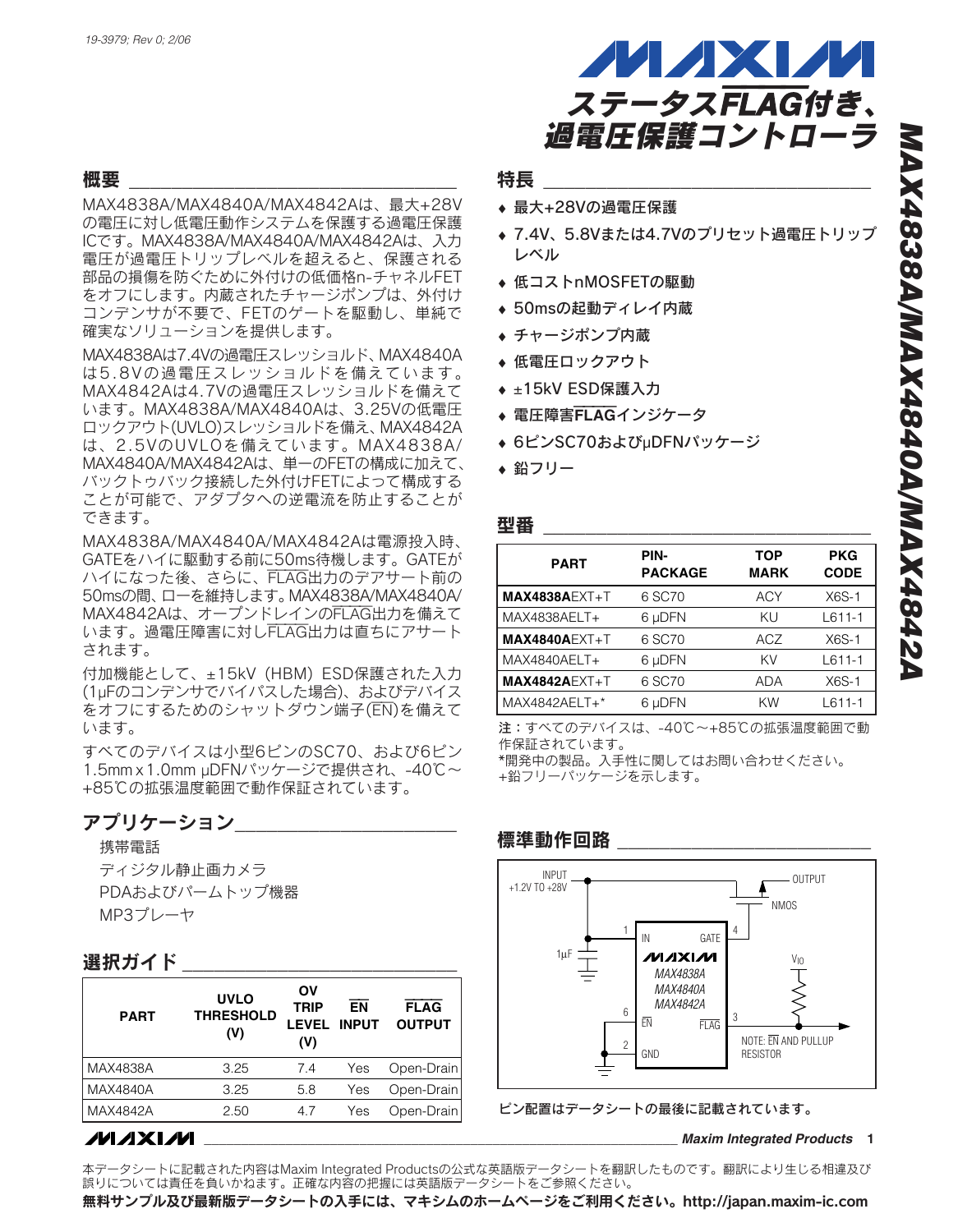

## **ABSOLUTE MAXIMUM RATINGS**

| Continuous Power Dissipation $(T_A = +70^{\circ}C)$ |  |
|-----------------------------------------------------|--|
| 6-Pin SC70 (derate 3.1mW/°C above +70°C) 245mW      |  |
| 6-Pin µDFN (derate 2.1mW/°C above +70°C) 477mW      |  |

| Operating Temperature Range  40°C to +85°C |
|--------------------------------------------|
|                                            |
|                                            |
| Lead Temperature (soldering, 10s) +300°C   |

*Stresses beyond those listed under "Absolute Maximum Ratings" may cause permanent damage to the device. These are stress ratings only, and functional operation of the device at these or any other conditions beyond those indicated in the operational sections of the specifications is not implied. Exposure to absolute maximum rating conditions for extended periods may affect device reliability.*

# **ELECTRICAL CHARACTERISTICS**

(V<sub>IN</sub> = +5V (MAX4838A/MAX4840A), V<sub>IN</sub> = +4V (MAX4842A), T<sub>A</sub> = -40°C to +85°C, unless otherwise noted. Typical values are at T<sub>A</sub>  $= +25^{\circ}C.$ ) (Note 1)

| <b>PARAMETER</b>                  | <b>SYMBOL</b>         | <b>CONDITIONS</b>                                                          |                                                   | <b>MIN</b> | <b>TYP</b> | <b>MAX</b>      | <b>UNITS</b> |  |
|-----------------------------------|-----------------------|----------------------------------------------------------------------------|---------------------------------------------------|------------|------------|-----------------|--------------|--|
| Input Voltage Range               | $V_{IN}$              |                                                                            |                                                   | 1.2        |            | 28.0            | V            |  |
|                                   | <b>UVLO</b>           |                                                                            | MAX4838A/MAX4840A                                 | 3.0        | 3.25       | 3.5             | $\vee$       |  |
| Undervoltage-Lockout Threshold    |                       | V <sub>IN</sub> falling                                                    | MAX4842A                                          | 2.3        | 2.5        | 2.7             |              |  |
| Undervoltage-Lockout Hysteresis   |                       |                                                                            |                                                   |            | 50         |                 | mV           |  |
|                                   |                       | V <sub>IN</sub> rising                                                     | MAX4838A                                          | 7.0        | 7.4        | 7.8             |              |  |
| Overvoltage Trip Level            | <b>OVLO</b>           | V <sub>IN</sub> rising                                                     | MAX4840A                                          | 5.5        | 5.8        | 6.1             | $\vee$       |  |
|                                   |                       | V <sub>IN</sub> rising                                                     | <b>MAX4842A</b>                                   | 4.4        | 4.7        | 5.0             |              |  |
|                                   |                       | MAX4838A                                                                   |                                                   |            | 100        |                 |              |  |
| Overvoltage Trip Level Hysteresis |                       | <b>MAX4840A</b>                                                            |                                                   |            | 80         |                 | mV           |  |
|                                   |                       | MAX4842A                                                                   |                                                   |            | 50         |                 |              |  |
|                                   |                       | No load, $\overline{EN}$ = GND or 5V,<br>$V_{IN}$ = 5V (MAX4838A/MAX4840A) |                                                   |            | 80         | 200             |              |  |
| IN Supply Current                 | <b>I<sub>IN</sub></b> | No load, $\overline{EN}$ = GND or 4.0V,                                    |                                                   |            |            |                 | μA           |  |
|                                   |                       | $V_{IN} = 4V (MAX4842A)$                                                   |                                                   |            | 75         | 160             |              |  |
|                                   |                       | $V_{IN} = 2.9V (MAX4838A/MAX4840A)$                                        |                                                   |            |            | 30              |              |  |
| <b>UVLO Supply Current</b>        | <b>IUVLO</b>          | $V_{IN} = 2.2V (MAX4842A)$                                                 |                                                   |            |            | 22              | μA           |  |
|                                   | <b>VGATE</b>          |                                                                            | MAX4838A/MAX4840A                                 | 9          |            | 10 <sup>1</sup> | $\vee$       |  |
| <b>GATE Voltage</b>               |                       | IGATE SOUrcing 1µA                                                         | MAX4842A                                          | 7.5        |            | 8.0             |              |  |
| <b>GATE Pulldown Current</b>      | $I_{PD}$              | $V_{IN}$ > $V_{OVLO}$ , $V_{GATE}$ = 5.5V                                  |                                                   |            | 27         |                 | mA           |  |
| FLAG Output Low Voltage           |                       | FLAG asserted                                                              | $1.2V \leq V_{IN} < UVLO$<br>$I_{SINK} = 50\mu A$ |            |            | 0.4             | $\vee$       |  |
|                                   | VOL                   |                                                                            | $V_{IN} \geq OVLO$ , $I_{SINK} =$<br>1mA          |            |            | 0.4             |              |  |
| FLAG Output High Leakage          | I <sub>OH</sub>       | $V_{\overline{FLAG}} = 5.5V$ , $\overline{FLAG}$ deasserted                |                                                   |            |            | 1               | μA           |  |
| EN Input High Voltage             | V <sub>IH</sub>       |                                                                            |                                                   | 1.5        |            |                 | $\vee$       |  |
| <b>EN</b> Input Low Voltage       | $V_{IL}$              |                                                                            |                                                   |            |            | 0.4             | V            |  |
| <b>EN</b> Input Leakage           | <b>ILKG</b>           | $\overline{EN}$ = GND or 5.5V                                              |                                                   |            |            | 1               | μA           |  |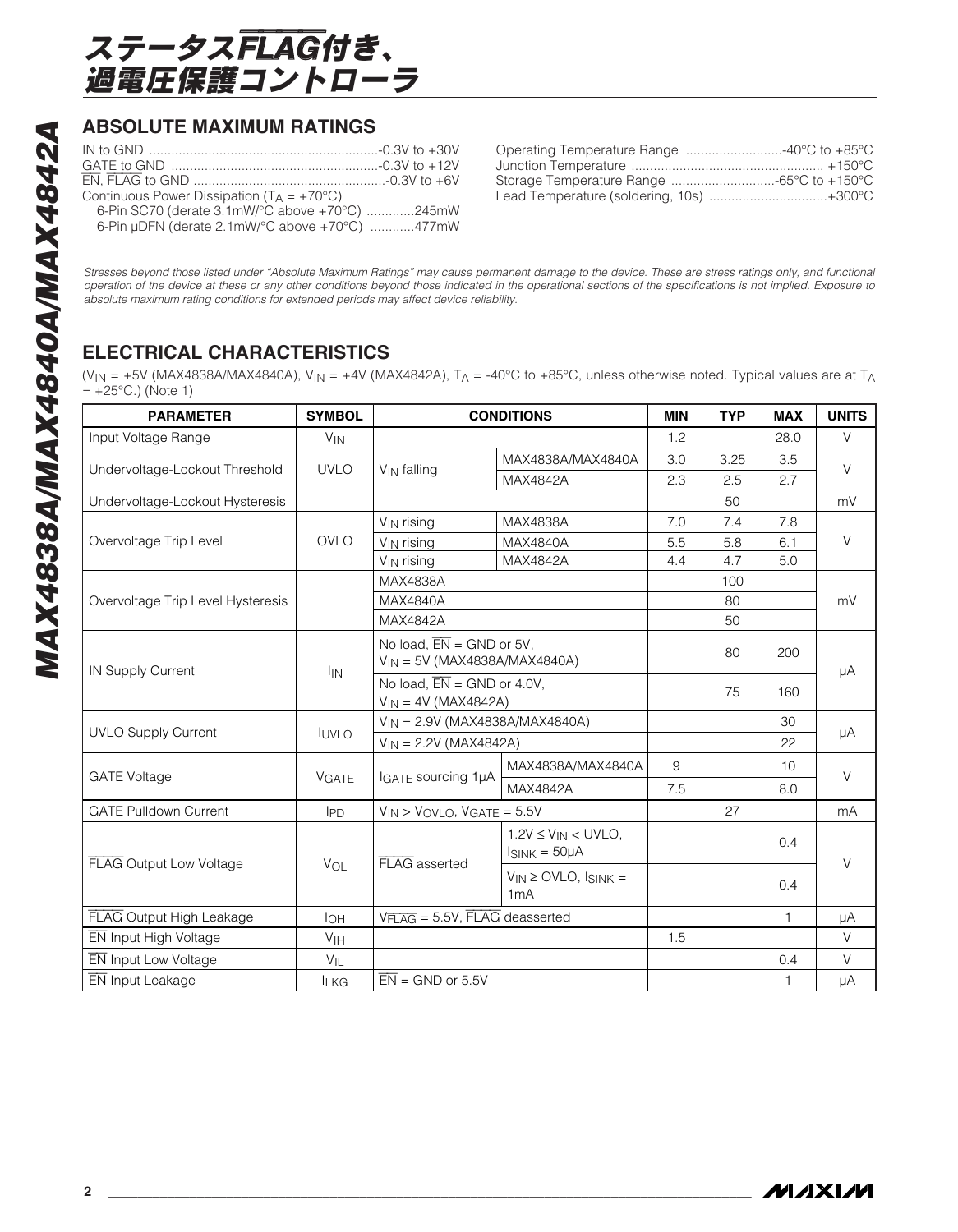# **ELECTRICAL CHARACTERISTICS (continued)**

(V<sub>IN</sub> = +5V (MAX4838A/MAX4840A), V<sub>IN</sub> = +4V (MAX4842A), T<sub>A</sub> = -40°C to +85°C, unless otherwise noted. Typical values are at T<sub>A</sub>  $= +25^{\circ}$ C.) (Note 1)

| <b>PARAMETER</b>                | <b>SYMBOL</b>    | <b>CONDITIONS</b>                                                                                                                                                                                 | MIN | <b>TYP</b>     | <b>MAX</b> | <b>UNITS</b> |
|---------------------------------|------------------|---------------------------------------------------------------------------------------------------------------------------------------------------------------------------------------------------|-----|----------------|------------|--------------|
| TIMING                          |                  |                                                                                                                                                                                                   |     |                |            |              |
| Startup Delay                   | tstart           | $V_{IN}$ > $V_{UVLO}$ , $V_{GATE}$ > 0.3V, Figure 1                                                                                                                                               | 20  | 50             | 80         | ms           |
| <b>FLAG Blanking Time</b>       | <b>TBLANK</b>    | $VGATE > 0.3V$ , $VFLAG > 2.4V$ , Figure 1                                                                                                                                                        | 20  | 50             | 80         | ms           |
| <b>GATE Turn-On Time</b>        | tgon             | $VGATF = 0.3V$ to 8V (MAX4838A/MAX4840A),<br>$V_{GATE} = 0.3V$ to 6V (MAX4842A),<br>$CGATE = 1500pF$ , Figure 1                                                                                   |     | 10             |            | ms           |
| <b>GATE Turn-Off Time</b>       | tGOFF            | $V_{IN}$ increasing from 5V to 8V at $3V/\mu s$<br>(MAX4838A/MAX4840A), V <sub>IN</sub> increasing<br>from 4V to 6V at 3V/µs (MAX4842A),<br>$VGATE = 0.3V$ , C <sub>GATE</sub> = 1500pF, Figure 2 |     | 6              | 20         | $\mu s$      |
| <b>FLAG Assertion Delay</b>     | <b>IFLAG</b>     | V <sub>IN</sub> increasing from 5V to 8V at 3V/us<br>(MAX4838A/MAX4840A), V <sub>IN</sub> increasing<br>from 4V to 6V at $3V/\mu s$ (MAX4842A),<br>$V_{\text{FLAG}} = 0.4V$ , Figure 2            |     | 5.8            |            | $\mu s$      |
| Initial Overvoltage Fault Delay | tove             | V <sub>IN</sub> increasing from 0 to 8V<br>(MAX4838A/MAX4840A), VIN increasing<br>from 0V to 6V (MAX4842A), $IGATE = 80\%$ of<br>I <sub>PD</sub> , Figure 3                                       |     | 1.5            |            | <b>LIS</b>   |
| Disable Time                    | t <sub>DIS</sub> | $V_{\overline{FN}}$ = 2.4V, $V_{\text{GATE}}$ = 0.3V, Figure 4                                                                                                                                    |     | $\overline{c}$ |            | μs           |

**Note 1:** All parts are 100% tested at +25°C. Electrical limits across the full temperature range are guaranteed by design and correlation.

### 標準動作特性

(V<sub>IN</sub> = +5V (MAX4838A/MAX4840A), V<sub>IN</sub> = +4V (MAX4842A); Si9936DY external MOSFET in back-to-back configuration; T<sub>A</sub> = +25°C, unless otherwise noted.)

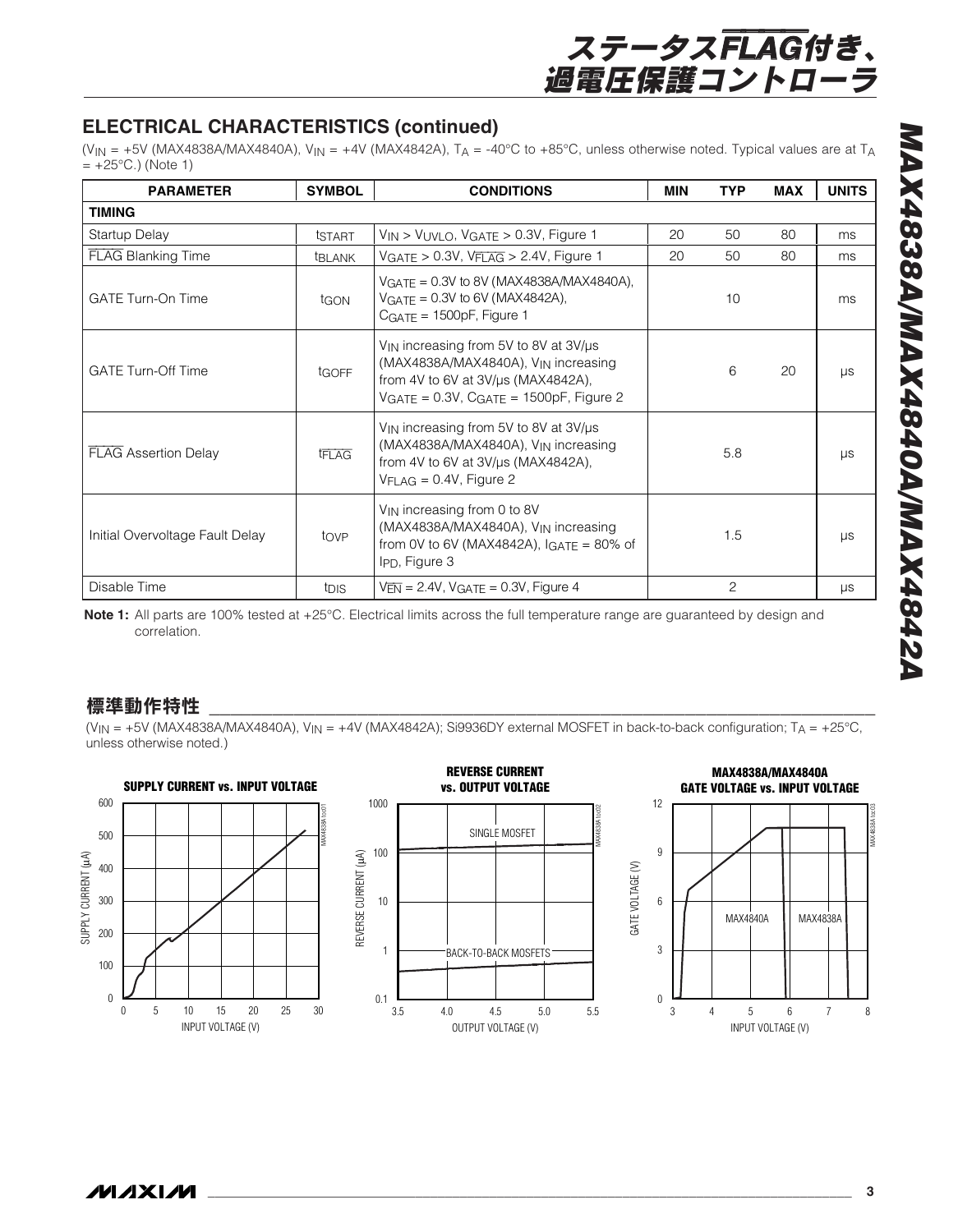# 標準動作特性(続き)

(V<sub>IN</sub> = +5V (MAX4838A/MAX4840A), V<sub>IN</sub> = +4V (MAX4842A); Si9936DY external MOSFET in back-to-back configuration; T<sub>A</sub> = +25°C, unless otherwise noted.)







**MAX4838A/MAX4840A POWER-UP RESPONSE**MAX4838A toc07 20ms/div 5V  $0V$  $0<sup>V</sup>$ 1A 0A 5V FLAG  $I_{IN}$ GATE IN 0V 10V  $R_{\text{OUT}} = 5\Omega$ 











**POWER-DOWN RESPONSE**

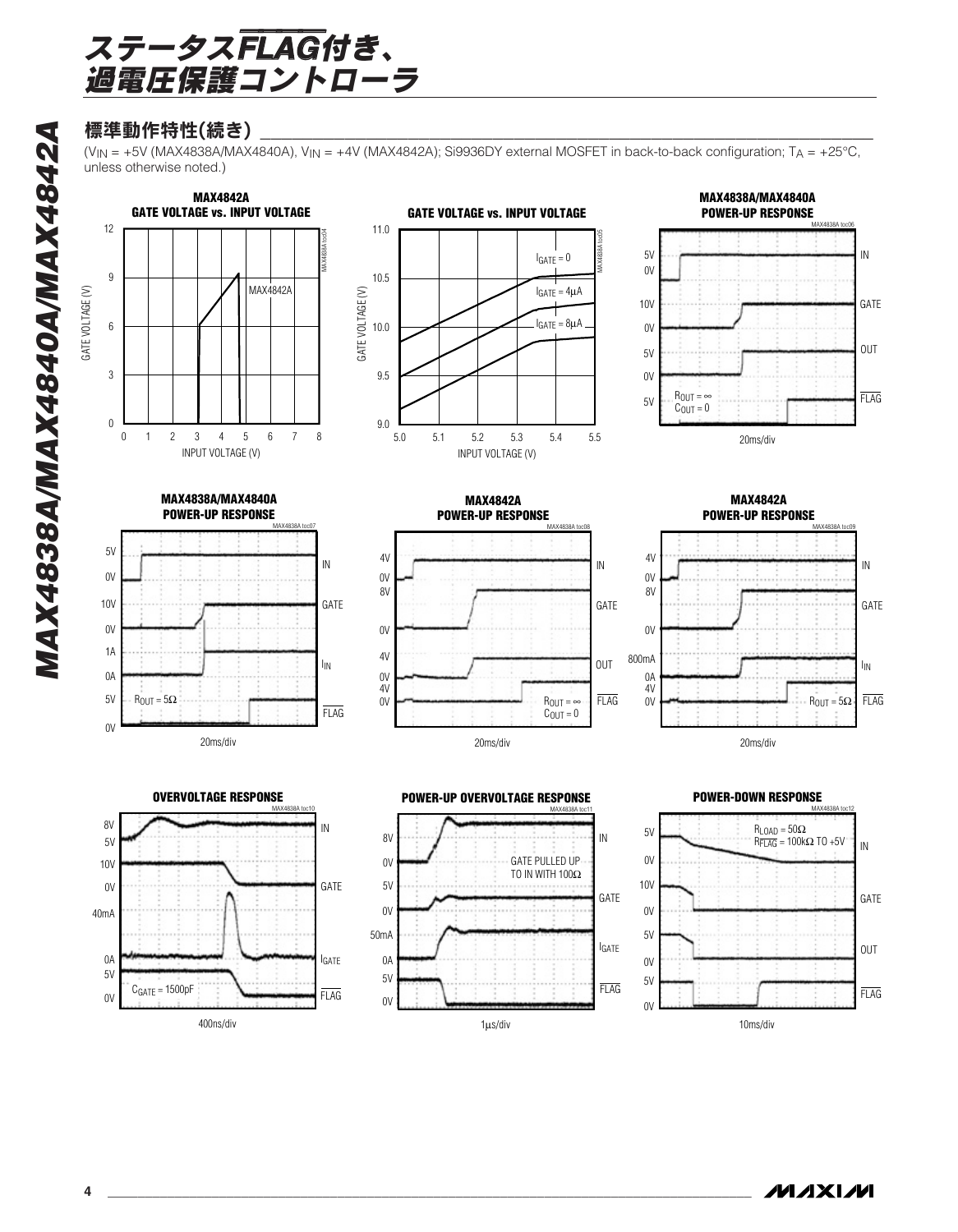| 端子説明          |             |                                                                                                            |
|---------------|-------------|------------------------------------------------------------------------------------------------------------|
| 端子            | 名称          | 能<br>機                                                                                                     |
|               | IN          | 入力。INは電源入力および過電圧検出入力です。1µF以上のコンデサでGNDへバイパスして<br>ください。                                                      |
| $\mathcal{P}$ | <b>GND</b>  | グランド                                                                                                       |
| 3             | FIAG        | オープンドレイン、アクティブローの障害インジケータ出力。FLAGは、低電圧ロックアウト、および<br> 過電圧ロックアウト時、ローにアサートされます。通常動作時、FLAGはデアサートされます。           |
| 4             | <b>GATE</b> | ゲート駆動出力。GATEは内部チャージポンプの出力です。VUVLO <vin<vovloの場合に、<br>外付けnチャネルMOSFETをオンにするためにハイに駆動されます。</vin<vovloの場合に、<br> |
| 5             | N.C.        | 接続なし。µDFNパッケージでは内部接続されていません。SC70の6ピンパッケージのグランド<br>に接続されています。この端子はグランドへ接続、またはオープンにしてください。                   |
| 6             | EN          | アクティブローのデバイスイネーブル入力。通常動作にするためには、ENをローに駆動、または<br>グランドに接続してください。外付けMOSFETをオフするためには、ENをハイに駆動してください。           |

タイミングダイアグラム \_\_\_\_\_\_\_\_\_\_\_\_\_\_\_\_\_\_\_\_\_\_\_\_\_\_\_\_\_\_\_\_\_\_\_\_\_\_\_\_\_\_\_\_\_\_\_\_\_\_\_\_\_\_







図3. 電源投入過電圧タイミングダイアグラム







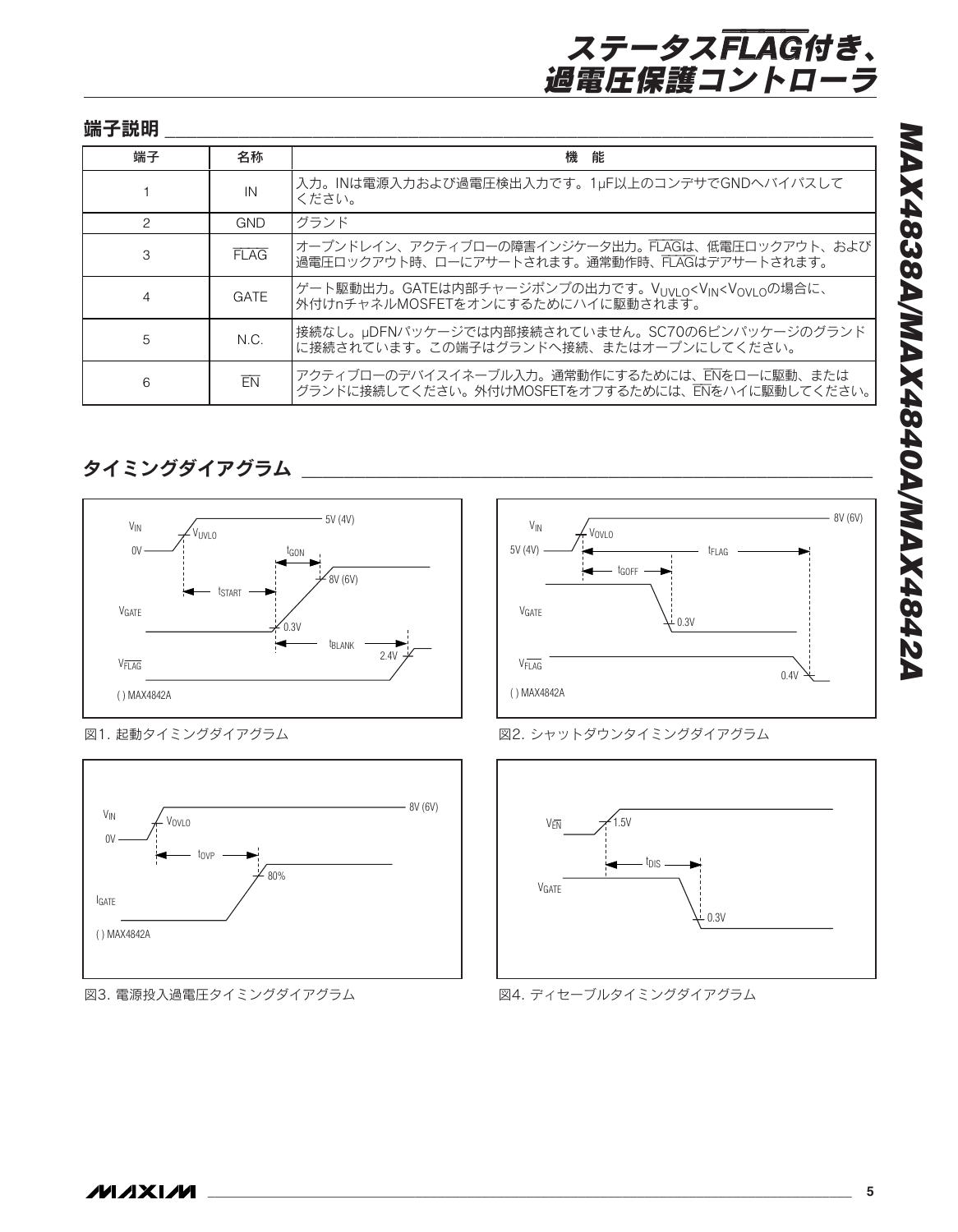

図5. 機能ダイアグラム

#### 詳細

MAX4838A/MAX4840A/MAX4842Aは、低電圧シス テム用に最大+28Vの過電圧保護を備えています。 MAX4838A/MAX4840A/MAX4842Aは、入力電圧が 過電圧トリップレベルを超えると、保護される部品の 損傷を防ぐために外付けの低価格なn-チャネルFETを オフにします。内蔵されたチャージポンプ(図5)が、FET ゲートの駆動を行い、単純で確実なソリューションを 提供します。

### 低電圧ロックアウト(UVLO)

MAX4838A/MAX4840Aは、標準値が3.25Vの固定 低電圧ロックアウトレベル(UVLO)を備え、MAX4842Aは、 標準値が2.5VのUVLOを備えています。VINがUVLO 未満の場合、GATEドライバ出力はローに維持され、 FLAGがアサートされます。

#### 過電圧ロックアウト(OVLO)

MAX4838Aは、標準値が7.4Vの過電圧スレッショルド (OVLO)を備え、MAX4840Aは、標準値が5.8Vの過電圧 スレッショルドを備えています。MAX4842Aは、標準 値が4.7Vの過電圧スレッショルドを備えています。VIN がOVLOより大きい場合、GATEドライバ出力はローに 維持され、FLAGはアサートされます。

#### FLAG出力

FLAG出力は、ホストシステムに入力電圧の障害を通知 するために使用されます。FLAG出力は過電圧障害時、 直ちにアサートされます。GATEがオンした後、FLAG はデアサート前の50msの間、ローに維持されます。

すべてのデバイスのFLAG出力は、オープンドレインです。 FLAG出力にはホストシステムのロジックI/O電圧との 間に、プルアップ抵抗を接続してください。

#### ENイネーブル入力

ENは、アクティブローのイネーブル入力です。デバイス を通常動作とするためには、ENをローに駆動、または

グランドへ接続してください。外付けのMOSFETをオフ に強制するためには、ENをハイに駆動してください。 ENは、OVLO、またはUVLO障害出力には影響しません。

#### ゲートドライバ

内部チャージポンプは、IN電圧を超えてGATEを駆動 するために使用され、安価なn-チャネルMOSFETの 使用が可能となります。チャージポンプは内部の5.5V レギュレータ電圧で動作します。

実際のGATE出力電圧はVINが5.5Vを超えるか、または OVLOトリップレベルを超えるか、いずれか小さい値 まで、VINの約2倍でVINに追従します。MAX4838Aは、 標準値が7.4VのOVLOを持っているため、GATE出力 電圧は5.5V<VIN<7.4Vに対して約10.5Vで一定となり ます。MAX4840Aは標準値が5.8VのOVLOを持って いますが、OVLOを5.5Vまで下げることが可能です。 MAX4840AのGATE出力電は実際には完全に10.5Vまで 到達しない可能性があります。MAX4842Aは、4.7V (typ)のOVLOを持ち、GATE出力電圧は入力電圧の2倍 です。GATE出力電圧特性は、入力電圧の関数として 「標準動作特性」に示されています。

#### デバイスの動作

MAX4838A/MAX4840A/MAX4842Aは、デバイスの 動作を制御するステートマシンを持っています。フロー チャートを図6に示します。最初の電源投入時、V<sub>IN</sub> < UVLO、またはVIN > OVLOであれば、GATEは0Vに 維持され、FLAGはローです。

UVLO < VIN < OVLO、およびENがローならば、デバイス は50msの内部遅延後に起動状態に入ります。内部 チャージポンプが動作を開始し、この内部チャージポンプ によってGATEはVINを超える電圧に駆動が開始され ます。デバイスの起動時、GATEのハイへの移行開始の 50ms(標準値)後に、FLAGのブランク期間が終了する まで、FLAGはローに維持されます。この時点で、デバ イスはオン状態に入ります。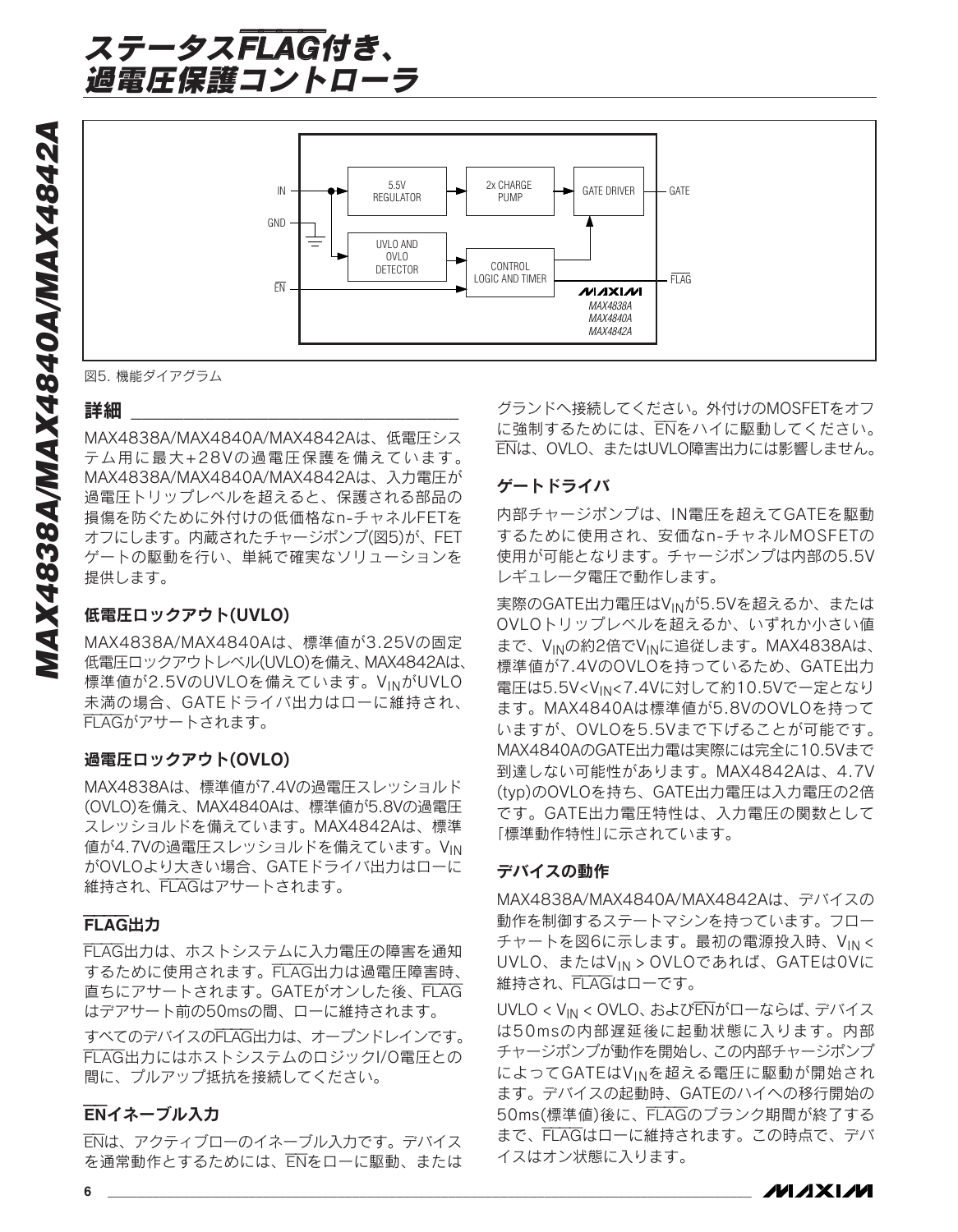



図6. 状態遷移図

VINがUVLO未満に低下した場合、FLAGはローに、 GATEはグランドに駆動されます。

### アプリケーション情報

#### MOSFET構成

MAX4838A/MAX4840A/MAX4842Aは、「標準動作 回路」に示されるように、単一のMOSFET構成、または 図7に示すように、バックトゥバック接続のMOSFET 構成で使用することができます。バックトゥバック 接続構成では、入力供給電圧が出力電圧を下回る場合、 逆方向電流はほぼゼロとなります。

逆方向漏れ電流が問題とならない場合は、単一のMOSFET を使用することができます。この方法では、同種の MOSFETを使用する場合、バックトゥバック接続構成 の半分の損失となり、より低コストのソリューション となります。実際に入力がローに強制された場合、出力 もまた、MOSFETの内部寄生ボディーダイオードに よってローに強制されることに注意してください。 これを問題にする場合は、バックトゥバック接続構成を 利用する必要があります。

#### MOSFETの選択

MAX4838A/MAX4840A/MAX4842Aは、単一のn-チャ ネルMOSFET、または2個のバックトゥバック接続された n-チャネルMOSFETのどちらかと共に使用するように 設計されています。ほとんどの場合、4.5VのV<sub>GS</sub>で



図7. バックトゥバック接続の外付けMOSFET構成

R<sub>DS(ON)</sub>が規定されているMOSFETは良好に動作します。 入力電源が、最大3.5VのUVLOに近い場合、より低い V<sub>GS</sub>電圧でR<sub>DS(ON)</sub>が規定されたMOSFETの使用を検討 してください。

また、MAX4838A/MAX4840A/MAX4842Aの最大28V のIN電圧範囲に耐えるため、MOSFETのV<sub>DS</sub>は30Vで ある必要があります。表1にMAX4838A/MAX4840A/ MAX4842Aとの使用に適する数種のMOSFETを示します。

#### INのバイパスについて

ほとんどのアプリケーションでは、1 µFのセラミック コンデンサでGNDにINをバイパスしてください。電源 が長い配線長による大きなインダクタンスを持つ場合、 LCタンク回路によるオーバーシュートの防止について 考慮し、必要ならば、INの絶対最大定格である30Vを 超えるのを防止するために保護回路を備えてください。 MAX4838A/MAX4840A/MAX4842Aは、最大28Vの 電圧障害に対する保護を提供しますが、これは負の電圧 を含んでいません。負の電圧を考慮する場合、INから GNDへショットキーダイオードを接続して、負の入力 電圧をクランプしてください。

#### ESD試験条件

ESD性能は様々な条件に依存します。MAX4838A/ MAX4840A/MAX4842Aは、INを1 µFのセラミック コンデンサでグランドへバイパスした場合、INにおけ るESD耐性の標準値は ±15kVとして規定されています。 試験設備、試験手順、および結果を記述した信頼性レ ポートについては、マキシムにお問い合わせください。

#### ヒューマンボディモデル

ヒューマンボディモデルを図8に、ヒューマンボディ モデルによって低いインピーダンスに対して放電された 場合に発生する電流波形を図9に示します。このモデル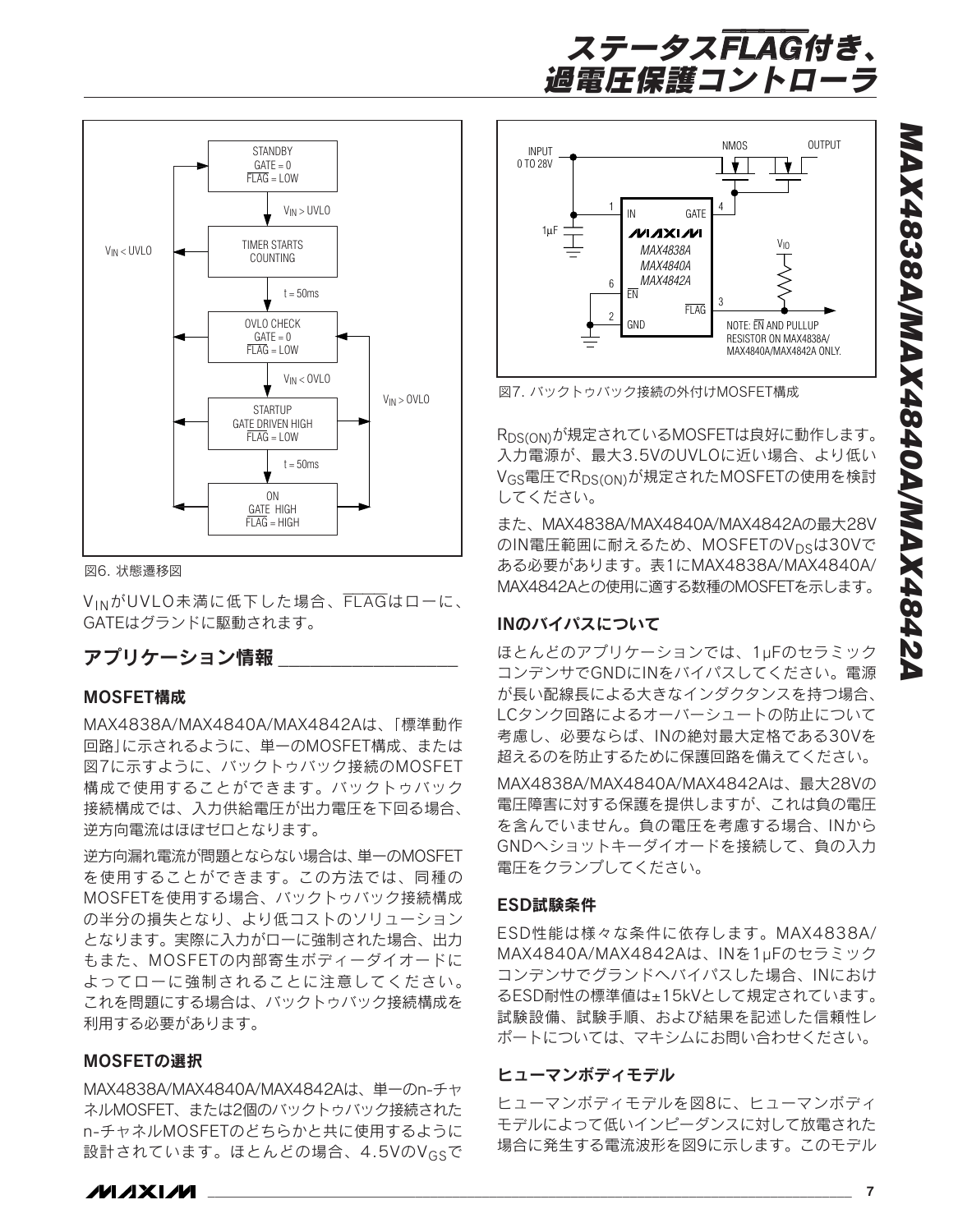# 表1. 推奨するMOSFET

| <b>PART</b>     | <b>CONFIGURATION/</b><br><b>PACKAGE</b> | $V_{DS}$ MAX (V) | <b>RON AT 4.5V</b><br>$(m\Omega)$ | <b>MANUFACTURER</b>               |
|-----------------|-----------------------------------------|------------------|-----------------------------------|-----------------------------------|
| Si5902DC        | Dual/1206-8                             | 30               | 143                               | Vishay Silconix<br>www.vishay.com |
| l Si1426DH      | Single/SC70-6                           | 30               | 115                               | 402-563-6866                      |
| <b>FDC6305N</b> | Dual/SSOT-6                             | 20               | 80                                | <b>Fairchild Semiconductor</b>    |
| FDC6561AN       | Dual/SSOT-6                             | 30               | 145                               | www.fairchildsemi.com             |
| FDG315N         | Single/SC70-6                           | 30               | 160                               | 207-775-8100                      |

は、1.5kΩの抵抗を通してデバイスへ放電されるESD 電圧に充電された100pFのコンデンサで構成されてい ます。

# IEC 61000-4-2

1996年1月以降、欧州コミュニティにおいて製造販売、 または販売された機器のすべては、厳密なIEC61000- 4-2規格に適合する必要があります。IEC 61000-4-2 規格は、完成品のESD試験および性能について規定し ています。この規格は、集積回路について明確に言及し ていません。MAX4838A/MAX4840A/MAX4842Aの 使用によって、ESD保護部品を追加せずにIEC 61000- 4-2のLevel 3に適合する製品の設計を行うことができ ます。

ヒューマンボディモデルによる試験とIEC 61000-4-2 による試験の主な相違点は、IEC 61000-4-2の方がより 大きいピーク電流であることです。IEC 61000-4-2 ESD試験モデル(図10)では直列抵抗が小さいため、IEC 61000-4-2規格で測定されたESD絶縁耐圧は一般に、 ヒューマンボディモデルを使用して測定されたものより 低くなります。 ±8kVでのIEC 61000-4-2 Level 4 ESD 接触放電試験の電流波形を、図11に示します。気中 放電試験は、充電されたプローブをデバイスへ近接させ ます。接触放電試験では、プローブを充電する前に、 プローブをデバイスに接触させます。



図8. ヒューマンボディESD試験モデル



図9. ヒューマンボディモデル電流波形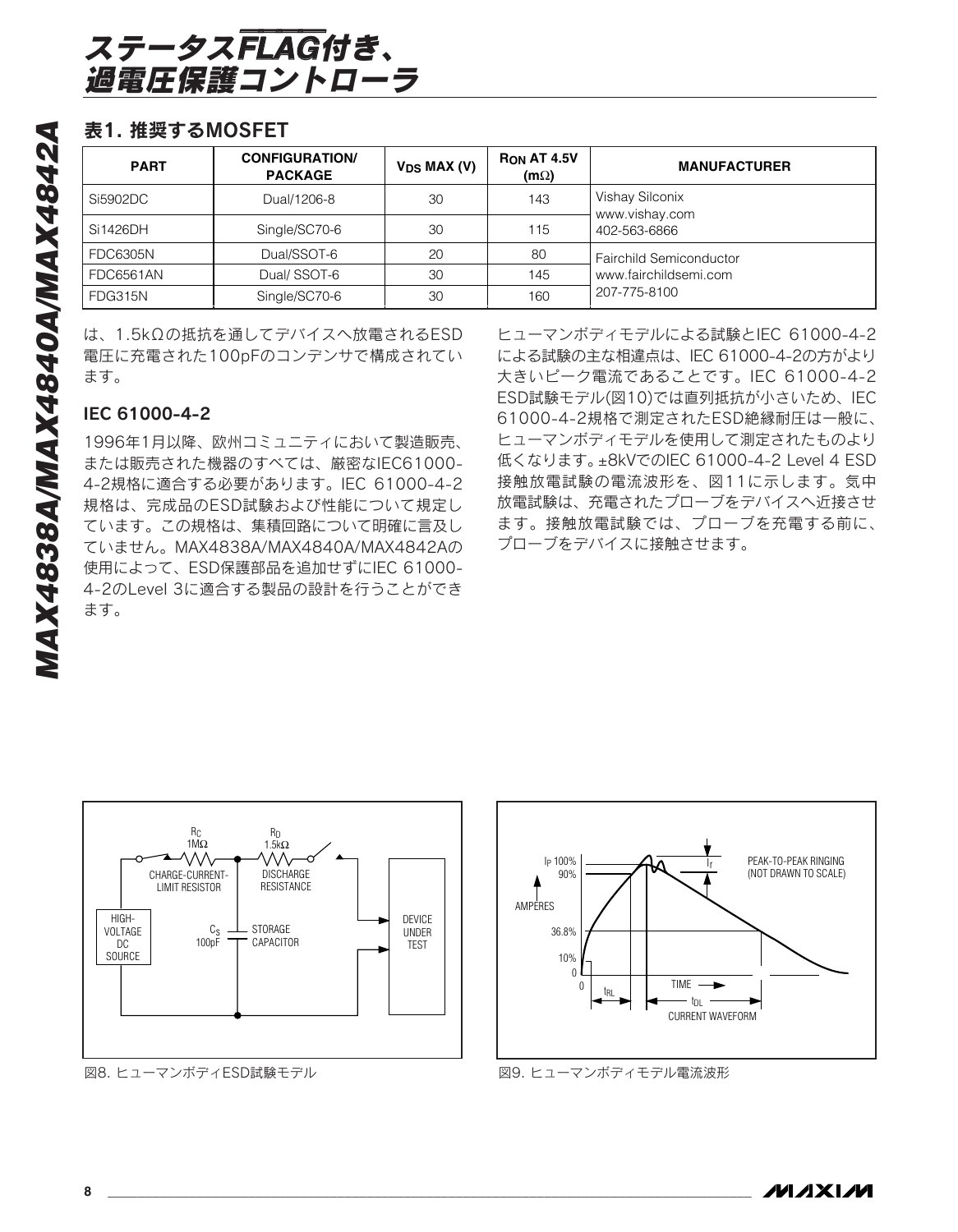



図10. IEC 61000-4-2 ESD試験モデル





図11. IEC 61000-4-2 ESD発生器電流

# ピン配置\_\_\_\_\_\_\_\_\_\_\_\_\_\_\_\_\_\_\_\_\_\_\_\_\_\_\_\_ チップ情報 \_\_\_\_\_\_\_\_\_\_\_\_\_\_\_\_\_\_\_\_\_\_\_\_\_\_

PROCESS: BiCMOS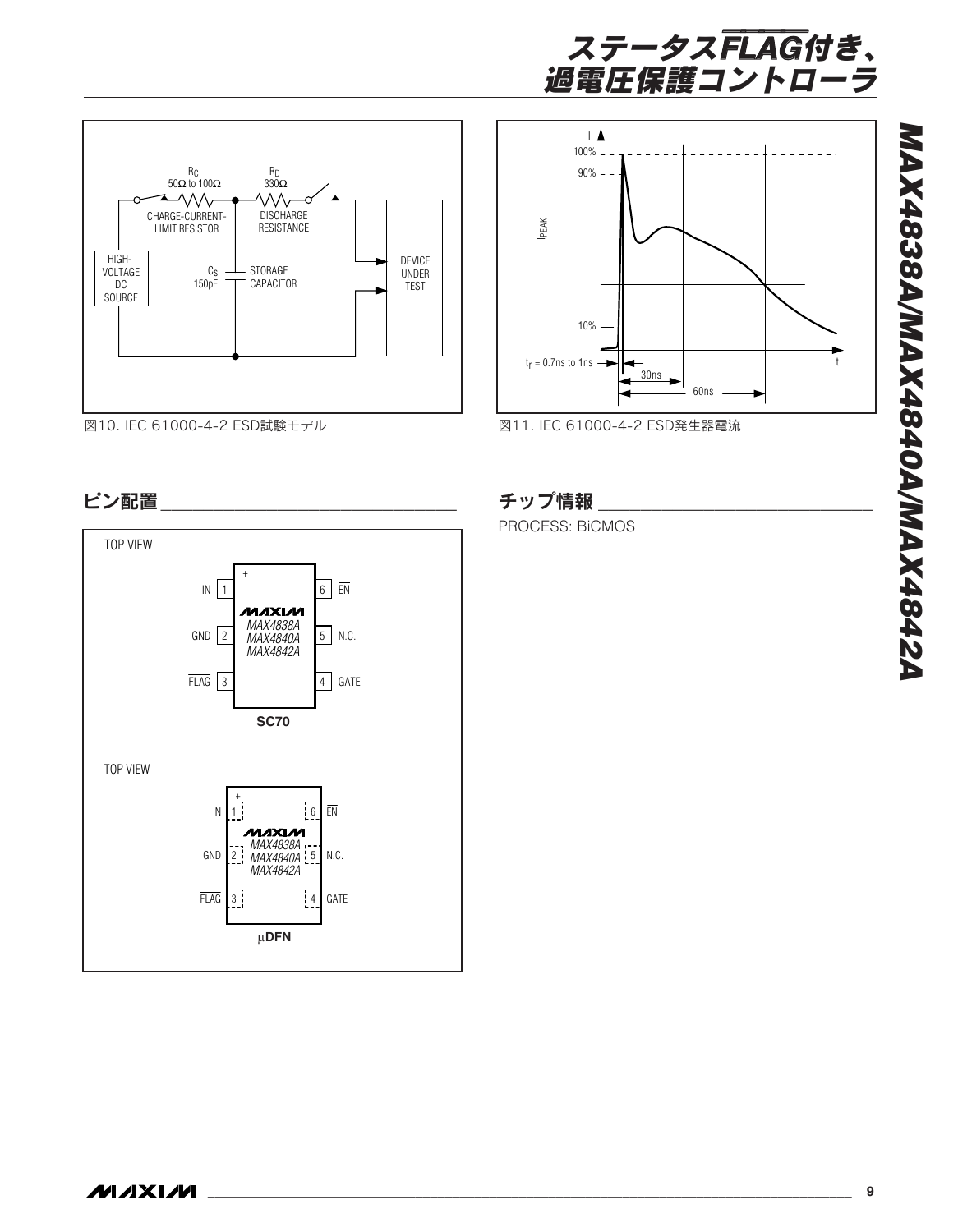

# パッケージ \_\_\_\_\_\_\_\_\_\_\_\_\_\_\_\_\_\_\_\_\_\_\_\_\_\_\_\_\_\_\_\_\_\_\_\_\_\_\_\_\_\_\_\_\_\_\_\_\_\_\_\_\_\_\_\_\_\_\_\_\_\_\_\_\_

(このデータシートに掲載されているパッケージ仕様は、最新版が反映されているとは限りません。最新のパッケージ情報は、 **japan.maxim-ic.com/packages**をご参照下さい。)